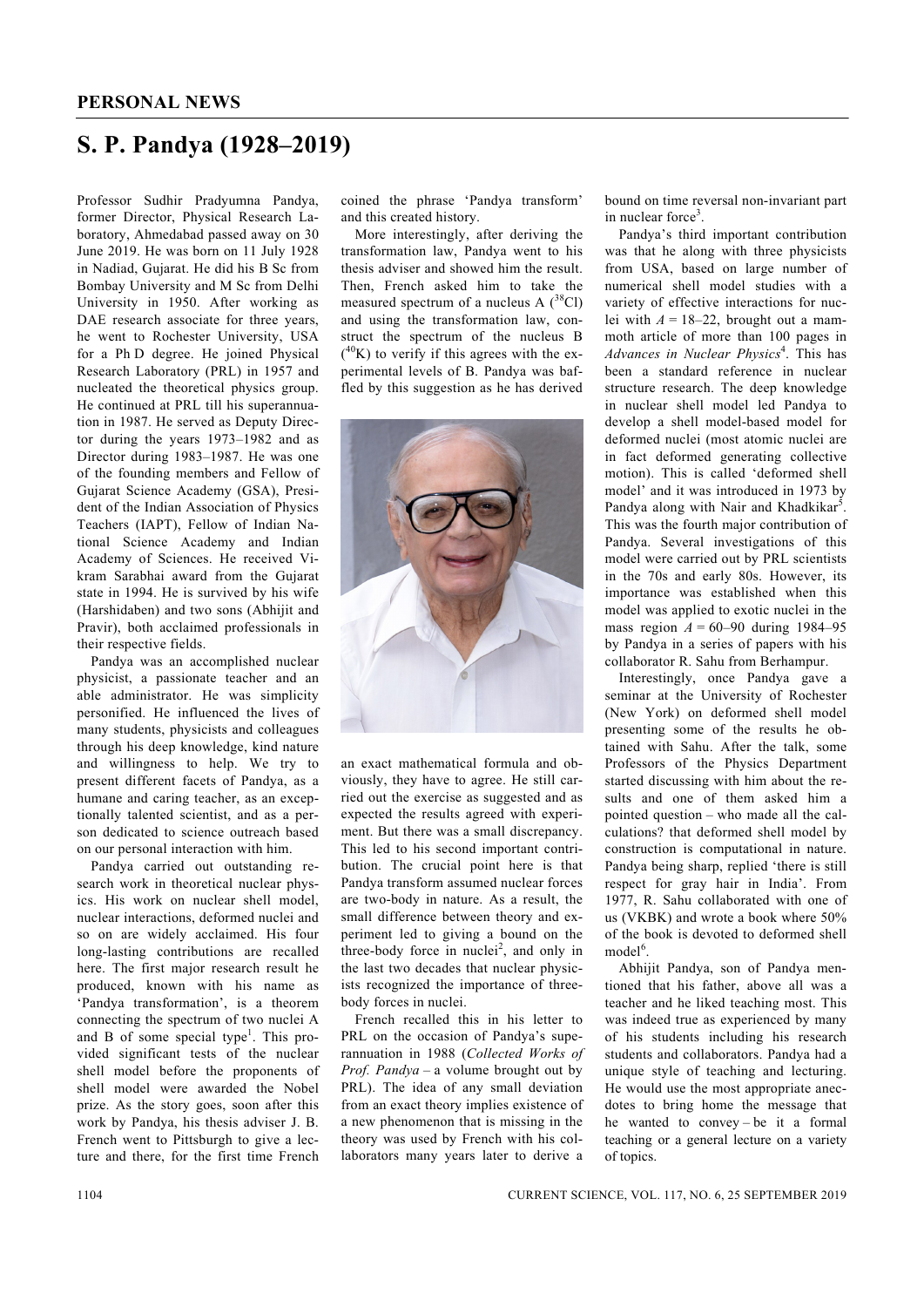According to his students, writing research papers together with Pandya was an occasion to learn so much on diverse areas. Usually, the work would trigger with some recent experimental results on energy bands for which there was a possibility of providing a theoretical basis using Shell Model, and then make predictions. Besides utter clarity in physics, his extreme care in making a concise presentation in English, in proper use of phrases and right use of punctuation symbols ensured that they never got any comments from the reviewers about language or style of writing. He enjoyed doing physics and he had a special liking for mathematics. He was sharp and precise in his conversation, and in addition to his scholarly and outstanding qualities, he was so much humane, compassionate, and always had a contagious smile.

 Meeting Pandya in his office required good planning and maintaining decorum for his students. However, he was a transformed personality out of his office in the informality of the corridor, in the sense that he freely cut jokes, and laughed loudly and, everyone around him talked so freely on diverse areas, including music, sports, politics, education system, simplicity as well as whims and fancies of great scientists, universities versus national laboratories, and many such matters of contemporary interest. Listening to experiences and views of Pandya was indeed a treat and a great learning experience. It was for this reason that the research scholars in theory stream at PRL had developed a special connection and liking for the corridor of 4th floor, especially near the lift and water tap area, where everyone could join together.

 Pandya was a pleasant person to work with and students got his untiring guidance. Informality and intimacy marked Pandya's relationship with his students. His relationship with his students continued beyond the Ph D thesis and his involvement with students was for a life time. He took personal care of his students. He took keen interest in career development of his students as personally experienced by two of the authors (YRW, VKT) who were fortunate to be among his early students.

 Post-retirement, he concentrated on an interest that he preserved for so long namely, publishing books on diverse areas of science. Pandya along with one of the authors (DPA) edited a book *Science, Ethics and Society: Essays on Science*. The book was based on a collection of Pandya's talks and was published by Gujarat Science Academy. This book was well received and as P. K. Kaw aptly remarked, this book was '… *a delightful set of essays from an insightful scientist*'. In this book Pandya addressed topics and issues relevant to science today, and it was like his '*Man ki baat*'*.* In one of his essays Pandya emphasized the role of curiosity as a driving force of scientific discoveries and inventions. His memory was razor sharp that took care of every minute detail with finer nuances.

 Pandya was a prolific writer in physics and astronomy and he wrote in both English and Gujarati. He was a communicator par-excellence. He encouraged the formation of Indian Society of Atomic and Molecular Physics (ISAMP) that is now a vibrant society. He regularly addressed the school children on topics of elementary physics and astronomy.

 Pandya was always keen to further the cause of science and normally donated every penny beyond his frugal personal needs, for such purposes. In memory of his father the late Principal Pradyumna A. Pandya, he had instituted the P. A. Pandya Endowment Lecture Series, the P. A. Pandya Memorial Fund for scientific publications, etc. and an annual Award for school science teachers in Gujarat. He also instituted the Best Teacher Awards at the Gujarat Science Academy to recognize the fact that teachers are the makers of the societies and their ethical and intellectual content. These awards have now become hall mark of recognizing talents in creative teaching. His commitment to such activities was so intense that he sat through all the selection process himself – almost till his last days. Named after his father, Pandya treated these contributions as his '*pitrutarpan*', his way of paying homage to his father and many emulated him later.

 Pandya devoted more time after his formal retirement in promoting science education and popularization and he gave popular talks on various aspects of modern physics. It was a treat to listen to him narrating the early developments in quantum mechanics or nuclear physics. He used to quote in his lectures about the famous book, *Thirty Years that Shook Physics* by George Gamow. 'Quantum mechanics is not difficult as such; it is unfamiliar' – he would remark. One of his favourite topics was the discussion of the proposal of electron spin, put forward by Ulhenbeck and Goudsmit in 1925. Pandya would describe in an interesting way, how their experienced teacher– mentor was reluctant to accept the strange idea, but had encouraged the two young men to go ahead with it.

 For the generations of teachers and students in Gujarat, Pandya was a fatherly figure. He had encouraged and attended academic seminars and workshops, etc. in Gujarat and elsewhere. He was a most sought-after speaker in such meetings. Once when he was asked about the impact of all these academic activities, he had said, 'To me the word *impact* feels like a blow of a hammer! If you too feel such a blow in your inner self and if you start thinking in a new direction, then the impact is felt well.'

 Pandya gave memorable lectures in the annual IAPT Conventions held in 2010 (Rajkot) and 2016 (Gandhinagar) and it was through his motivation that a meeting of science writers (mainly in physics) was held at Science City Ahmedabad in March 2009. Participants were asked to prepare and bring articles in the meeting. In his concluding remarks Pandya asked, 'What will be the impact or the follow up of this meeting?!' And then he suggested that all the articles received must be edited properly in the form of a book. What emerged was not a book as such, but the maiden volume of *Pragaami Tarang* (meaning *progressive wave*), the annual Gujarati magazine of physics and related areas. He continued to inspire and financially support this annual publication, and it is due to his encouragement that the magazine is being brought out regularly by RC-7, IAPT since 2009.

 His moral support to bring science writers to write in a semi-technical popular style, in Gujarati motivated many. In the first volume he wrote in his message 'I believe, as did Prof. D. P. Khandelwal (founder of IAPT) that teachers are the foundation of any educational process. We should devote as much efforts as possible to improve the knowledge base of teachers as also the educational resources available to them.'

 In view of his failing eye-sight with the progressing age, Pandya used to take help of his students (and also his wife) for writing articles. In his article on the 100 years of the discovery of atomic nucleus, he brought out the excitements of the epoch making discovery, and also made a pertinent remark, 'Scientific